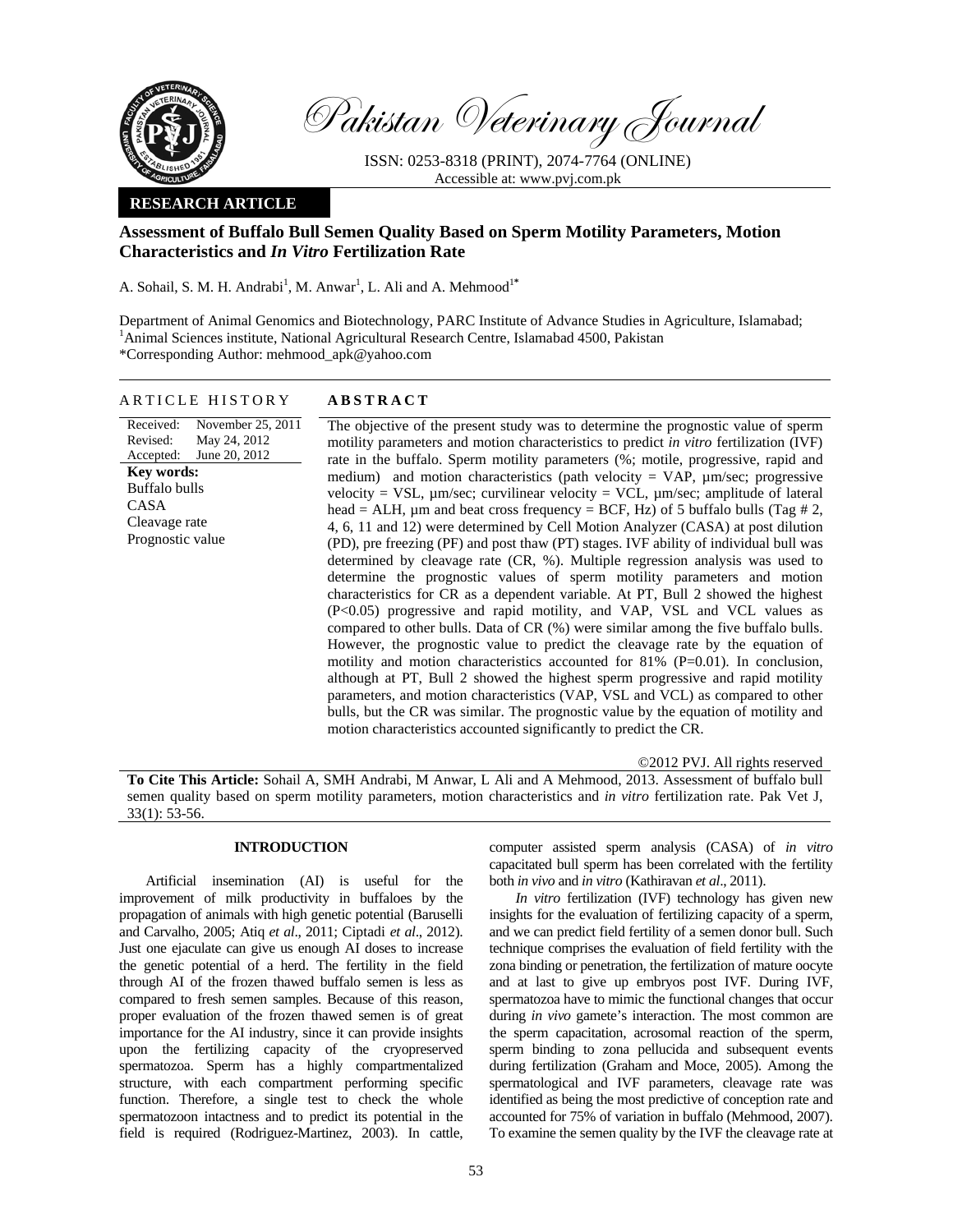48 hours might be the best parameter as compared to the blastocyst formation (7-8 days), which was found to be affected by the culture condition (Walters *et al*., 2004). Therefore, the present study is based on the hypothesis that prognostic value of sperm motility parameters and motion characteristics may predict IVF rate in buffaloes.

### **MATERIALS AND METHODS**

**Semen collection and processing:** Semen was collected once in a week (for a period of 3 weeks) from five donor buffalo bulls (Tag # 2, 4, 6, 11 and 12) of Nili-Ravi breed, maintained at the Livestock Research Station, NARC, Islamabad. Two consecutive ejaculates were collected from each of the five bulls by artificial vagina  $(42^0C)$  on the day of experiment. The semen samples were kept at  $37^0C$  for 15 min (holding time). The subjective motility was assessed with the phase contrast microscope (×400) connected with a closed circuit television. Ejaculates having more than 60% visual motility were selected for further processing (dilution, cooling, equilibration and freezing). At  $37^0C$  semen was diluted with Tris–citric acid extender and finally cryopreserved in programmable cell freezer (KRYO 10 series III, UK) with the protocol described earlier (Rasul, 2000).

**Computer assisted semen analysis:** Cell Motion Analyzer (CEROS, Hamilton Thorne Biosciences, Beverly, USA) was used to evaluate sperm motility parameters and motion characteristics of buffalo bulls  $(n = 5)$  at Post dilution (PD), Pre freezing (PF) and Post thaw (PT) stages of cryopreservation. The motility parameters were percentage (%) of motile, progressive motile, rapid motile and medium motile spermatozoa. The sperm motion characteristics included path velocity (VAP; µm/sec), progressive velocity (VSL; µm/sec), track speed (VCL; µm/sec) amplitude of lateral head (ALH; µm) and beat cross frequency (BCF; Hz).

*In vitro* **maturation and** *in vitro* **fertilization:** A total of 100 ovaries were collected from the carcasses of buffaloes at Sihala Abattoir, Islamabad. Ovarian collection was done once in a week (for a period of 3 weeks) and brought to the Animal Reproduction Laboratory, NARC, Islamabad, in a thermos (37°C, normal saline).

Methods of cumulus oocyte complex (COC) recovery, *in vitro* maturation (IVM) and IVF were the same as reported earlier for buffalo (Mehmood *et al.,* 2007) with a slight modification of using fetal calf serum (FCS) and epidermal growth factor in the culture media (TCM 199). Briefly, COCs were collected by aspiration in culture medium with 2% FCS. A total of 130 good quality COCs (oocytes with homogenous ooplasm and surrounded with compact multiple layers of cumulus cells) were used for IVM. Following IVF, presumptive zygotes were examined under stereomicroscope to record the number of oocytes cleaved (2-cell or >2 cell stage). *In vitro* fertilization ability of individual bull was determined by cleavage rate and calculated as:

Cleavage rate  $=$  No of oocytes cleaved x 100 / total oocytes inseminated.

**Statistical analysis:** Data of sperm motility parameters and motion characteristics at PD, PF and PT stage were analyzed by ANOVA (analysis of variance) to observe the bull difference and effect of freezing stage. Least significant difference (LSD) was used to compare the means. Cleavage rate was analyzed with Chi-square statistics. Multiple regression analysis was used to determine the prognostic values of sperm motility parameters and motion characteristics for cleavage rate as a dependent variable. The level of significance was P<0.05. Minitab (MINITAB<sup>®</sup> Release 12.22, 1998) statistical package was used for data analysis.

### **RESULTS**

Motility parameters (%) among the 5 buffalo bulls at PD, PF and PT stages of cryopreservation are presented in Table 1. The progressive and rapid motility parameters differed (P<0.05) among the 5 buffalo bulls at all the three stages, whereas percent motile sperm and medium motility parameter remained similar. At PT, Bull 2 showed the highest (P<0.05) progressive and rapid motility as compared to other bulls.

Sperm motion characteristics among buffalo bulls at PD, PF and PT stages of cryopreservation are presented in Table 2. The mean values of VAP, VSL and VCL sperm motion characteristics differed (P<0.05) among the 5 buffalo bulls at all the three stages, whereas ALH and BCF parameters remained similar. At PT, Bull 2 showed the highest (P<0.05) VAP, VSL and VCL values as compared to other bulls.

Pooled data (5 buffalo bulls) of motility parameters (%) at PD, PF and PT stages of cryopreservation are shown in Fig. 1. At PT, percent motile sperm, progressive and rapid motility parameters decreased significantly, whereas medium motility parameter increased significantly.

Pooled data (5 buffalo bulls) of sperm motion characteristics at PD, PF and PT stages of cryopreservation are shown in Fig. 2. At PT stage, VAP, VSL, VCL and ALH values were decreased significantly, whereas BCF was increased significantly. Data of cleavage rate (%) were similar (P $>0.05$ ) among the five buffalo bulls (Table 3). However, the prognostic value to predict the cleavage rate by the equation of motility and motion characteristics accounted for 81% (P=0.01).

### **DISCUSSION**

Bull effect and stage of freezing were the main sources of variation when data on motility parameters and sperm motion characteristics were analyzed. The progressive and rapid motility parameters and the motion characteristics (VAP, VSL and VCL) differed among the 5 buffalo bulls at all the three stages. In an earlier study, Muino *et al*. (2008) reported that semen samples having more rapid and progressive subpopulations of spermatozoa were comparatively more cryo-resistant.

At PT stage, VAP, VSL, VCL and ALH were decreased significantly, whereas BCF was increased significantly. These results showed that the holding time before semen dilution and equilibration time before freezing are directly affecting the motion characteristics of buffalo spermatozoa (Lessard *et al.,* 2000). During freezing and thawing, the most sensitive kinematics to monitor both the physical and biochemical changes in buffalo spermatozoa are the VCL and ALH (Rasul, 2000). In the present study, all the sperm motion characteristics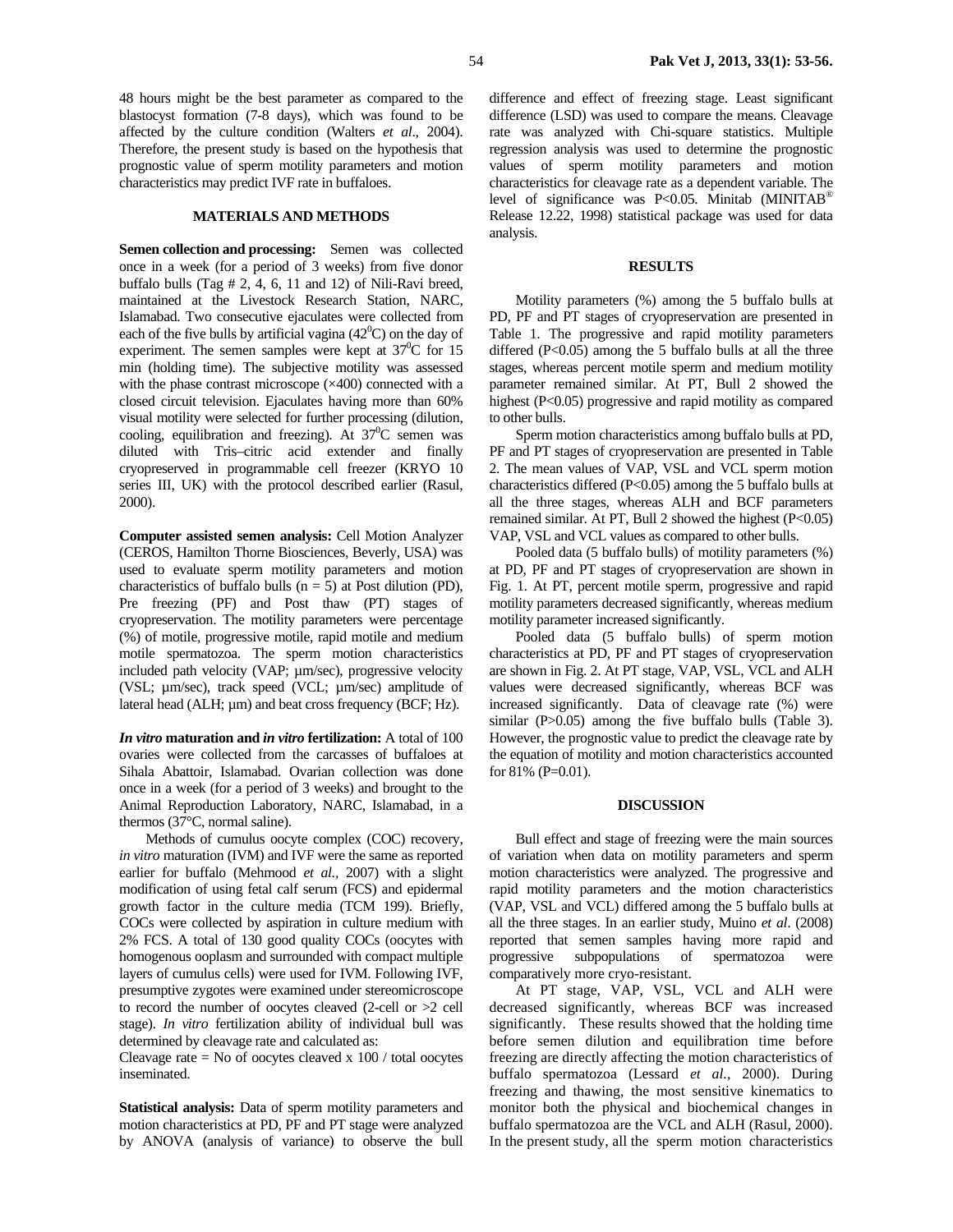**Table 1:** Motility parameters (%) among the 5 buffalo bulls at post dilution, pre freezing and post thaw stages of cryopreservation

| Bull                                                                                                                                              | Post dilution stage |                                                       |                                                                                                                                                                                                     | Pre-freezing stage |     |      |                                                                                                                                                                                                           | Post thaw stage |     |      |       |              |
|---------------------------------------------------------------------------------------------------------------------------------------------------|---------------------|-------------------------------------------------------|-----------------------------------------------------------------------------------------------------------------------------------------------------------------------------------------------------|--------------------|-----|------|-----------------------------------------------------------------------------------------------------------------------------------------------------------------------------------------------------------|-----------------|-----|------|-------|--------------|
| No.                                                                                                                                               | Mot                 | Prog                                                  | Rapid                                                                                                                                                                                               | Med                | Mot | Prog | Rapid                                                                                                                                                                                                     | Med             | Mot | Prog | Rapid | Med          |
| $\mathcal{P}$                                                                                                                                     | 98.3+0.6            |                                                       | $45.0 + 11.5$ <sup>a</sup> 77.3 + 11.0 <sup>a</sup>                                                                                                                                                 |                    |     |      | $\frac{20.7 \pm 10.0}{26.7 \pm 10.0}$ 98.3 $\pm$ 1.2 38.3 $\pm$ 13.9 $\textdegree$ 74.3 $\pm$ 17.2 $\textdegree$ 23.7 $\pm$ 16.3 93.0 $\pm$ 6.6 31.3 $\pm$ 6.5 $\textdegree$ 44.3 $\pm$ 7.1 $\textdegree$ |                 |     |      |       | $48.3 + 6.8$ |
|                                                                                                                                                   |                     |                                                       | $98.0 \pm 1.0$ $45.3 \pm 8.6$ <sup>ab</sup> $71.7 \pm 14.4$ <sup>b</sup>                                                                                                                            |                    |     |      | $26.7\pm13.3$ 96.7 $\pm3.2$ 36.0 $\pm7.8$ <sup>ab</sup> 59.3 $\pm10.5$ 37.0 $\pm11.5$ 81.0 $\pm11.0$ 20.3 $\pm7.6$ <sup>b</sup> 26.0 $\pm5.0$ <sup>c</sup> 54.3 $\pm5.5$                                  |                 |     |      |       |              |
|                                                                                                                                                   |                     | 99.0±0.0 40.7±5.0 <sup>bc</sup> 63.3±5.0 <sup>b</sup> |                                                                                                                                                                                                     |                    |     |      | $35.3\pm5.5$ $97.3\pm0.6$ $28.3\pm5.9$ <sup>bc</sup> $48.3\pm4.6$ <sup>c</sup> $49.0\pm5.2$ $89.0\pm4.6$ $15.3\pm8.0$ <sup>c</sup> $31.3\pm9.5$ <sup>b</sup> $54.7\pm14.4$                                |                 |     |      |       |              |
|                                                                                                                                                   |                     |                                                       | 98.0±1.0 31.7±13.3° 49.0±13.9° 49.0±14.7 95.3±0.6 27.7±3.1 <sup>bc</sup> 51.0±14.5 <sup>bc</sup> 44.3±14.0 72.0±14.2 17.3±2.5 <sup>bc</sup> 23.0±1.0° 48.7±12.7                                     |                    |     |      |                                                                                                                                                                                                           |                 |     |      |       |              |
|                                                                                                                                                   |                     |                                                       | $12$ 98.3±0.6 47.0±8.7 <sup>ab</sup> 74.3±10.2 <sup>ab</sup> 24.3±9.9 96.7±2.5 24.3±1.5 <sup>c</sup> 49.7±9.2 <sup>c</sup> 47.3±11.9 82.7±12.1 20.3±7.2 <sup>b</sup> 32.3±6.4 <sup>b</sup> 49.7±6.1 |                    |     |      |                                                                                                                                                                                                           |                 |     |      |       |              |
| Values are Moan+SD of 3 replicatos (reported 3 times with different somen batch); Values in a solumn with different superscripts differ (R<0.05). |                     |                                                       |                                                                                                                                                                                                     |                    |     |      |                                                                                                                                                                                                           |                 |     |      |       |              |

ates (repeated 3 times with different semen batch); Values in a column with different superscripts differ (P<0.05). Mot= Motile; Prog= Progressive; Med=Medium.

**Table 2:** Sperm motion characteristics among the 5 buffalo bulls at post dilution, pre freezing and post thaw stages of cryopreservation.

| Bull                | VAP                         | VSL                           | VCL                            | ALH           | BCF           |  |  |
|---------------------|-----------------------------|-------------------------------|--------------------------------|---------------|---------------|--|--|
| No.                 |                             |                               |                                |               |               |  |  |
| Post dilution stage |                             |                               |                                |               |               |  |  |
| 2                   | 132.2±24.1ª 104.5±18.7ª     |                               | $193.3 \pm 36.4^a$             | $6.0 \pm 1.0$ | $6.0 \pm 1.0$ |  |  |
| 4                   | $114.5 \pm 17.2^b$          | $92.3 \pm 14.1^b$             | $170.9 \pm 28.6^{\circ}$       | $6.0 + 0.8$   | $5.5 \pm 0.9$ |  |  |
| 6                   | $101.8 \pm 0.4^{\circ}$     | $82.9 \pm 2.5$ <sub>bc</sub>  | $148.4 \pm 2.8^b$              | $5.3 \pm 0.3$ | $5.5 \pm 0.8$ |  |  |
| п                   | $91.5 \pm 12.9^b$           | $74.6 \pm 12.0$ <sup>c</sup>  | $129.5 \pm 13.1$ <sup>c</sup>  | $5.3 \pm 0.3$ | $5.5 \pm 0.5$ |  |  |
| 12                  | $105.7 \pm 13.9^b$          | $84.4 \pm 11.8$ <sup>bc</sup> | $159.4 \pm 23.2$ <sup>bc</sup> | $5.9 + 0.7$   | $3.9 + 1.9$   |  |  |
|                     | Pre freezing stage          |                               |                                |               |               |  |  |
| 2                   | $128. \pm 15.0^a$           | 98.9±14.1 <sup>a</sup>        | $196.2 \pm 25.3^a$             | $6.5 \pm 0.8$ | $6.5 \pm 0.8$ |  |  |
| 4                   | $100.6 \pm 11.2^b$          | 79.6±8.5 <sup>b</sup>         | $147.9 \pm 18.6^b$             | $5.5 \pm 0.4$ | $4.7 \pm 2.6$ |  |  |
| 6                   | $92.5 \pm 6.2^b$            | $73.2 \pm 6.9^b$              | $135.4 \pm 9.1^b$              | $5.2 + 0.6$   | $4.4 \pm 1.2$ |  |  |
| п                   | $96.4 \pm 13.9^b$           | $74.8 \pm 7.1^{\circ}$        | $136 \pm 19.8^{b}$             | $5.2 \pm 0.3$ | $4.5 \pm 0.7$ |  |  |
| 12                  | $95.7 \pm 10.0^b$           | $72.3 \pm 5.1^b$              | $139.3 \pm 15.2^b$             | $5.5 \pm 0.5$ | $3.8 \pm 1.6$ |  |  |
| Post thaw stage     |                             |                               |                                |               |               |  |  |
| 2                   | $85.5 \pm 5.7^{\circ}$      | $71.4 \pm 2.8$ <sup>a</sup>   | $125.1^a \pm 9.0$              | $4.8 \pm 0.5$ | $4.8 + 0.5$   |  |  |
| 4                   | $70.2 \pm 1.8$ <sup>b</sup> | $59.8 + 4.4^b$                | $99.1 \pm 6.6^b$               | $4.8 \pm 0.4$ | $9.7 + 5.9$   |  |  |
| 6                   | $75.4 \pm 9.1^b$            | $61.2 \pm 5.8$ <sup>b</sup>   | $109.6 \pm 14.9^b$             | $5.0 + 0.9$   | $8.2 + 7.1$   |  |  |
| п                   | $69.3 \pm 3.0^b$            | $58.6 \pm 1.0^b$              | $98.9 \pm 3.9^{\circ}$         | $4.4 \pm 0.6$ | $8.8 \pm 1.5$ |  |  |
| 12                  | $75.5 \pm 3.2^b$            | $59.9 + 4.7b$                 | $112.0 + 4.4^b$                | $4.9 \pm 0.1$ | $7.1 \pm 2.1$ |  |  |

Values are Mean ± SD of 3 replicates (repeated 3 times with different semen batch); Values in a column with different superscripts differ (P<0.05); VAP = Path velocity ( $\mu$ m/sec), VSL = Progressive velocity (µm/sec), VCL = Curvilinear velocity (µm/sec), ALH = Lateral head displacement ( $\mu$ m), BCF = Beat cross frequency (Hz).



Fig. 1: Pooled data (5 buffalo bulls) of motility parameters (motile, progressive, rapid and medium) at Post dilution (PD), Pre freezing (PF) and Post thaw (PT) stages of cryopreservation. Bars with different superscripts differ (P<0.05).

except BCF were decreased due to cryopreservation. This shows that there is a change in the motility pattern of spermatozoa, which becomes less linear or progressive, and this state is called as a ''hyperactivated movement'' (Mortimer, 1997). Pena *et al*. (2003) suggested that after freeze-thaw process, capacitation like events occur in sperm motility. The temperature (5°C) during cooling and equilibration also initiates capacitation like changes, as reported in boar spermatozoa (Green and Watson, 2001).

In the present study, data of cleavage rate were similar among the five buffalo bulls. Suzuki *et al*. (2003)



Fig. 2: Pooled data (5 buffalo bulls) of sperm motion characteristics  $(VAP = Path velocity, VSL = Progressive velocity, VCL$ Curvilinear velocity,  $ALH = Lateral$  head displacement,  $BCF = Beat$ cross frequency) at Post dilution (PD), Pre freezing (PF) and Post thaw (PT) stages of cryopreservation. Bars with different superscripts differ (P<0.05).

reported differences among the individual parameters of sperm motion characteristics and IVF rate. Similarly, Mehmood *et al.* (2009) reported differences among the buffalo bulls in the cleavage rate following IVF with spermatozoa harvested by swim up method. Whereas, Alomar *et al*. (2008) reported that there was no difference in the bulls at the early cleavage stage. Selvaraju *et al*. (2008) reported that the cleavage rate differed between bulls, and the sire used in IVF had great effect on the fertilization of oocytes. This shows that in the IVF procedure the large number of sperm masks the bull effect on *in vitro* embryo development, because very few of sperm reach oocytes during in vivo fertilization (Saacke *et al*., 2000).

**Table 3:** Cleavage rate of semen from 5 buffalo bulls

| Bull<br>No. | Oocytes inseminated  Oocytes cleaved |    | Cleavage rate<br>$(\%)$ |
|-------------|--------------------------------------|----|-------------------------|
| 2           | 24                                   |    | 41.7                    |
|             | 25                                   |    | 52.0                    |
| 6           | 24                                   | 15 | 62.5                    |
| ו ו         | 30                                   | 12 | 40.0                    |
| ר ו         | 77                                   |    | 55.6                    |

 In our study, the prognostic value to predict the cleavage rate by the equation of motility parameters and motion characteristics accounted for 81% (P=0.01). Farrell *et al.* (1998) conducted a study on the relationship of sperm motion characteristics to fertility (non return rate of 59-day) and found higher  $r^2$  values (0.68 to 0.98) for ALH, VCL, VSL, LIN and BCF parameters. Similarly, Elia *et al*. (2010) concluded that differences between the sperm motility parameters were the necessary parameters